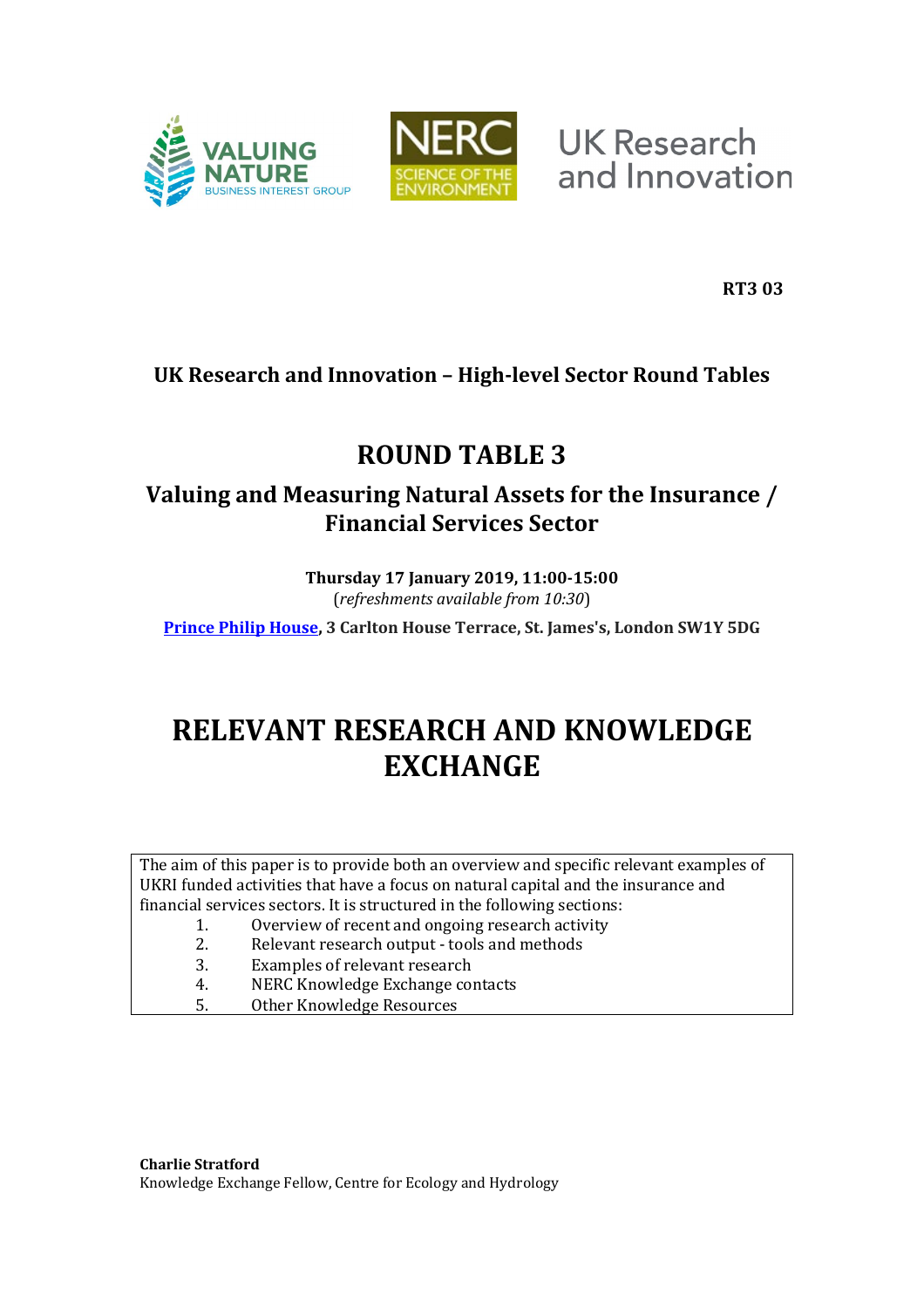# **1. OVERVIEW OF RECENT AND ONGOING RESEARCH ACTIVITY**

A recent scour of research databases using relevant search terms identified over 340 projects funded within the past 10 years [\(Table 1\)](#page-1-0). These have a combined value of  $\sim$ £250M. This is predominantly made up of research grants (67%) however there are also significant numbers of studentships (9%), fellowships (6%), collaborative R&D (4%) and feasibility studies (3%).

It is likely that many of these projects may be producing output with potential utility to the insurance and financial services sectors. A selection of the 240 projects identified and likely to deliver output of relevance to the insurance and financial services sectors is shown in **Annex 1**.

|                                          | <b>Funding Organisation</b> |                |                |                         |                         |                |                |              |                         |  |  |
|------------------------------------------|-----------------------------|----------------|----------------|-------------------------|-------------------------|----------------|----------------|--------------|-------------------------|--|--|
| <b>Search Terms</b>                      | <b>AHRC</b>                 | <b>BBSRC</b>   | <b>EPSRC</b>   | <b>ESRC</b>             | Innovate<br><b>UK</b>   | <b>MRC</b>     | <b>NERC</b>    | <b>STFC</b>  | <b>Total</b>            |  |  |
| <b>Biodiversity AND</b>                  |                             |                |                |                         |                         |                |                |              |                         |  |  |
| Insurance                                |                             |                |                |                         |                         |                | $\overline{7}$ |              | $\overline{\mathbf{z}}$ |  |  |
| Carbon                                   |                             |                |                |                         |                         |                |                |              |                         |  |  |
| accounting                               |                             |                | $\mathbf 1$    | $\mathbf 2$             | $\overline{2}$          |                | 3              |              | 8                       |  |  |
| Carbon offsetting                        |                             |                |                |                         | $\overline{2}$          |                | $\overline{2}$ |              | 4                       |  |  |
| Environmental                            |                             |                |                |                         |                         |                |                |              |                         |  |  |
| economics                                |                             | $\overline{2}$ | $\mathbf 1$    | 4                       |                         |                | $\overline{7}$ |              | 14                      |  |  |
| Green bond                               |                             |                |                |                         |                         |                | $\mathbf{1}$   |              | $\mathbf 1$             |  |  |
| Green finance                            |                             |                |                | $\overline{2}$          |                         |                | $\mathbf{1}$   |              | $\overline{\mathbf{3}}$ |  |  |
| Green investment                         | $\mathbf 1$                 |                |                |                         |                         |                | $\mathbf{1}$   |              | $\overline{2}$          |  |  |
| Impact bond                              |                             |                |                | $\overline{2}$          |                         |                |                |              | $\overline{\mathbf{c}}$ |  |  |
| Impact Investing                         |                             |                |                | 3                       |                         |                |                |              | $\overline{\mathbf{3}}$ |  |  |
| Impact                                   |                             |                |                |                         |                         |                |                |              |                         |  |  |
| investment                               |                             |                |                | $\overline{\mathbf{4}}$ | $\overline{2}$          |                |                |              | 6                       |  |  |
| Mitigation                               |                             |                |                |                         |                         |                |                |              |                         |  |  |
| banking                                  |                             | $\overline{2}$ | 9              | 8                       | $\overline{2}$          | $\overline{2}$ | 15             | $\mathbf{1}$ | 39                      |  |  |
| Natural asset AND                        |                             |                |                |                         |                         |                |                |              |                         |  |  |
| Investment                               | 3                           | $\mathbf{1}$   | 37             | 26                      | 36                      | $\mathbf{1}$   | 31             | 1            | 136                     |  |  |
| <b>Natural Capital</b>                   |                             |                |                |                         |                         |                |                |              |                         |  |  |
| <b>AND Finance</b>                       | 1                           |                | 3              | 18                      |                         |                | 30             |              | 52                      |  |  |
| Natural Capital<br><b>AND Investment</b> |                             |                |                |                         |                         |                | $\mathbf{1}$   |              | $\mathbf{1}$            |  |  |
| Payments for                             |                             |                |                |                         |                         |                |                |              |                         |  |  |
| ecosystem                                |                             |                |                |                         |                         |                |                |              |                         |  |  |
| services                                 |                             |                | 11             | 5                       | $\overline{\mathbf{4}}$ | $\mathbf 1$    | 35             |              | 56                      |  |  |
| Sustainable                              |                             |                |                |                         |                         |                |                |              |                         |  |  |
| finance                                  |                             |                |                | $\overline{2}$          |                         |                |                |              | $\mathbf{2}$            |  |  |
| Sustainable                              |                             |                |                |                         |                         |                |                |              |                         |  |  |
| investment                               |                             |                | $\overline{3}$ | $\mathbf{1}$            | $\overline{2}$          | 1              | $\mathbf{1}$   |              | 8                       |  |  |
| <b>Total</b>                             | 5                           | 5              | 65             | 77                      | 50                      | 5              | 135            | $\mathbf{2}$ | 344                     |  |  |

<span id="page-1-0"></span>

| Table 1. Numbers of projects funded within the past 10 years. |  |  |
|---------------------------------------------------------------|--|--|
|---------------------------------------------------------------|--|--|

The extent to which projects work collaboratively with stakeholders – including business - varies, with some focussing on addressing specific gaps in scientific understanding whilst others take existing research and work with end users to maximise benefit to relevant sectors. In general, knowledge exchange is becoming an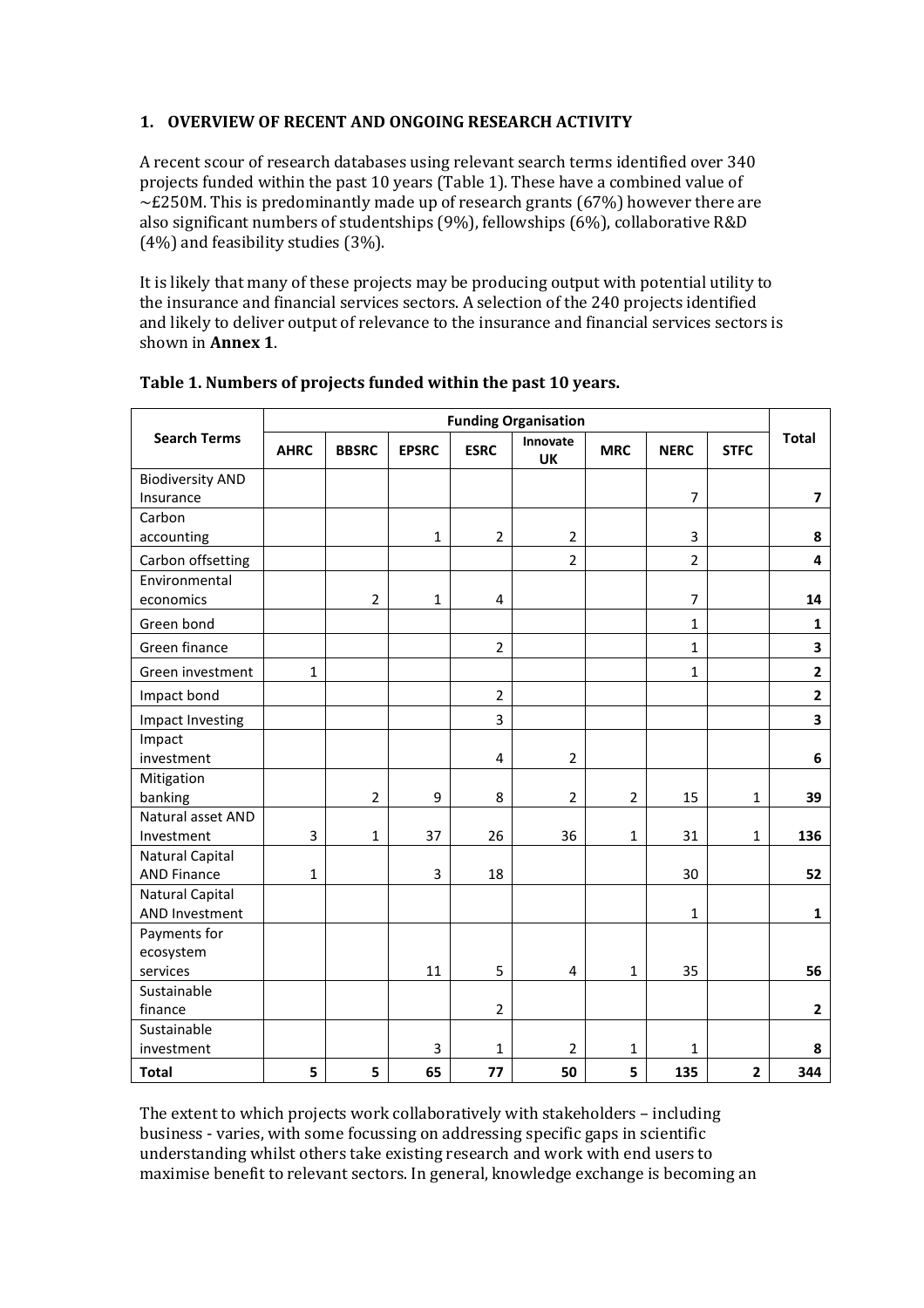increasingly important aspect of successful funding bids and working closely with potential users to deliver beneficial societal impacts is a funding requirement.

# **2. RELEVANT RESEARCH OUTPUT – TOOLS AND METHODS**

Many different tools and methods for measuring and valuing natural capital and/or ecosystem services exist. Several pieces of work have reviewed the models available and provided guidance as to which is suitable for a particular setting. The Joint Nature Conservation Council and NERC funded a piece of work to help users to identify the most appropriate assessment tool. The resulting ['Tool Assessor'](https://ecosystemsknowledge.net/resources/guidance-and-tools/tools/tool-assessor) is hosted by the Ecosystems Knowledge Network (**Table 2**).

|                                      |                       |                  | <b>Environmental setting</b> |              |              | Ecosystem service<br>categories represented                    |   |              | <b>Experience of</b><br>use |                   |                | <b>Software</b>  |              |                |
|--------------------------------------|-----------------------|------------------|------------------------------|--------------|--------------|----------------------------------------------------------------|---|--------------|-----------------------------|-------------------|----------------|------------------|--------------|----------------|
| Tool                                 | <b>Multi</b><br>scale | No. of<br>models |                              |              |              | Terrestrial Freshwater Marine Provisioning Regulating Cultural |   |              | <b>UK</b>                   | Outside<br>the UK | Open<br>access | <b>Excel GIS</b> |              | Web<br>based   |
| <b>ARIES</b>                         | $\checkmark$          | 11               | $\checkmark$                 | $\checkmark$ | √            | $\checkmark$                                                   | √ | √            |                             | $\checkmark$      | √              |                  | $\checkmark$ |                |
| Benefits of<br>SUDS (BeST)           |                       | 19               | √                            | $\checkmark$ |              | √                                                              | √ | √            | $\checkmark$                |                   | √              | √                |              |                |
| <b>CoSting Nature</b>                | √                     | 7                | $\checkmark$                 | $\checkmark$ |              | $\checkmark$                                                   | √ | √            | ?                           | √                 | ✓              |                  | √            | √              |
| EcoServ-GIS                          |                       | 10               | $\checkmark$                 | √            |              |                                                                | √ | √            | $\checkmark$                |                   | V              |                  | $\checkmark$ |                |
| <b>GI Valuation</b><br>Toolkit       |                       | 14               | $\checkmark$                 |              |              |                                                                | √ | $\checkmark$ | $\checkmark$                |                   | √              | $\checkmark$     |              |                |
| i-Tree Eco                           | √                     | 7                | $\checkmark$                 |              |              |                                                                | √ | $\checkmark$ | √                           | $\checkmark$      | √              | $\checkmark$     |              |                |
| <b>InVEST</b>                        | $\checkmark$          | 18               | $\checkmark$                 | $\checkmark$ | $\checkmark$ | $\checkmark$                                                   | √ | √            | $\checkmark$                | $\checkmark$      | √              |                  | $\checkmark$ |                |
| LUCI                                 | √                     | 9                | √                            | $\checkmark$ |              |                                                                | √ |              | √                           | √                 |                |                  | $\checkmark$ |                |
| Natural Cap.<br><b>Planning Tool</b> |                       | 10               | $\checkmark$                 | V            |              | √                                                              | √ | √            | $\checkmark$                |                   |                | $\checkmark$     |              |                |
| ORVal                                | $\checkmark$          | 1                | $\checkmark$                 |              |              |                                                                |   | √            | $\checkmark$                |                   | √              |                  |              | √              |
| Participatory<br>GIS tool            |                       | 5                | $\overline{a}$               | $\checkmark$ | $\checkmark$ |                                                                |   | √            | √                           |                   | √              |                  |              | $\overline{J}$ |
| <b>SENCE</b>                         | √                     |                  | $\checkmark$                 | J            | √            | √                                                              | √ | √            | √                           | $\checkmark$      |                |                  | √            |                |
| <b>TESSA</b>                         |                       | 10               | $\sqrt{2}$                   | $\sqrt{}$    |              | √                                                              | √ | √            | √                           | √                 | √              |                  |              | $\checkmark$   |
| Viridian                             |                       | 5                | √                            | $\checkmark$ |              |                                                                | √ |              | √                           |                   |                |                  | √            |                |

#### **Table 2. Overview of the tools included in the Tool Assessor.**

This Tool Assessor looks at 14 of the most commonly used tools and methods and, for each, provides a comprehensive fact sheet detailing the input data required to run the tool, the form of output produced, the geographic scale over which it can be applied, the land uses that it considers, and the cost, software and skill requirements to operate it. This is an extremely useful and highly recommended resource for any person or organisation wanting to find out more about the tools available for natural capital assessment.

## **3. EXAMPLES OF RELEVANT RESEARCH**

The valuation of natural assets as providers of ecosystem services has received a lot of attention over the past 10 years. Initially this work focussed on individual services, such as the carbon storage benefit of woodland, the flood mitigation benefit of upland and riparian habitats, and the health benefits of access to recreational green space.

For example, a 2016 study led by the University of California found that more than US\$625 million in property damages were prevented in the U.S. during Hurricane Sandy in 2012 by coastal wetlands along the Northeast coast (Narayan *et al*. 2016). Scientists from the conservation, engineering and insurance sectors, used the latest modelling techniques to study the impact of Hurricane Sandy when New York and New Jersey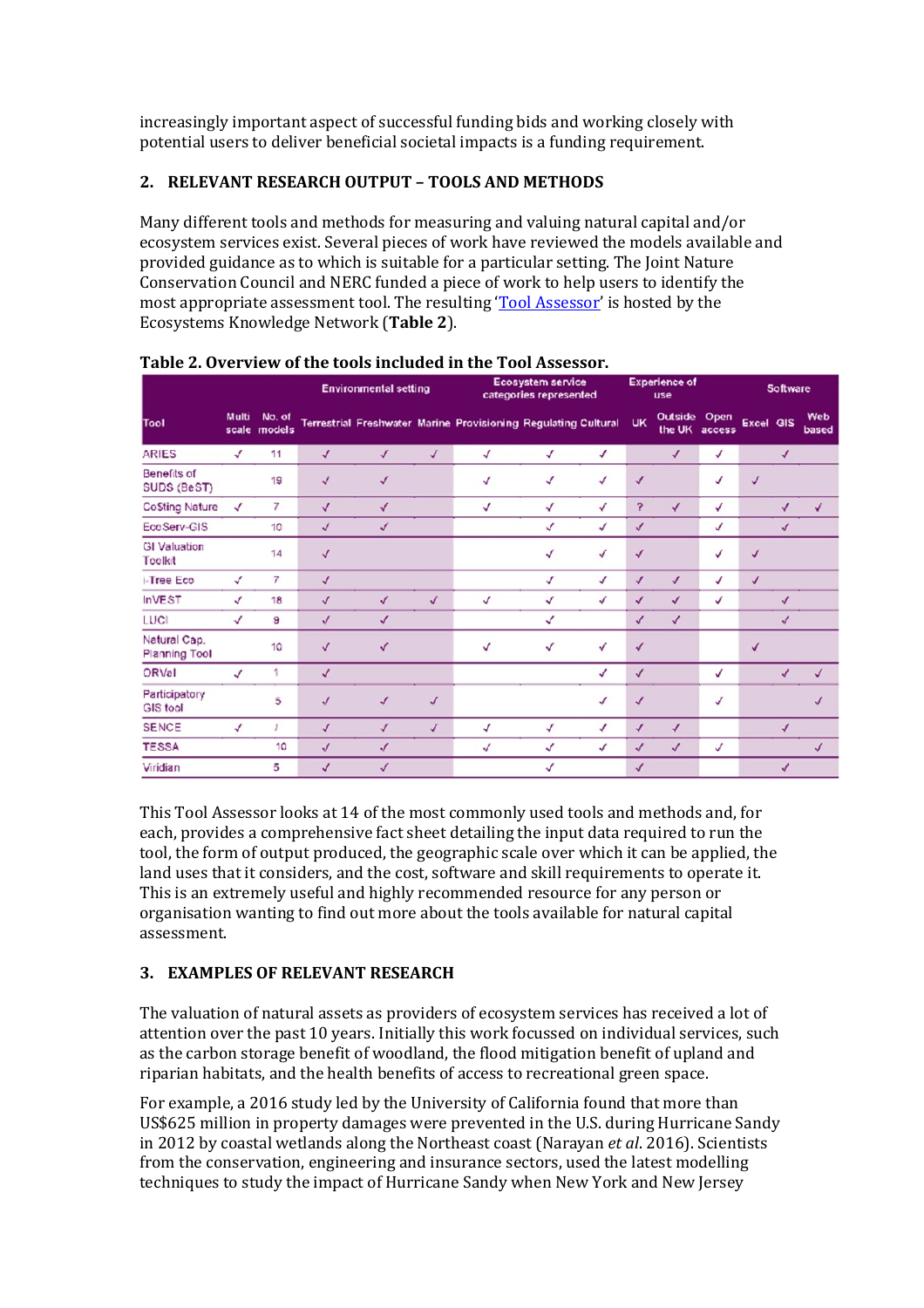were badly hit by storm surges. Quantifying the economic value of natural defences supports their inclusion in risk models and raises other challenges such as the location of the natural defence and the location of the beneficiary – in this case the value of natural defence to properties accumulates as you move upstream away from the coast.

More recently, as complex processes have been better represented in mathematical models and computing power has increased, it has been possible to look simultaneously at multiple services. The Natural Environment Valuation Online (NEVO), completed in 2018 and now available for trial at [https://www.leep.exeter.ac.uk,](https://www.leep.exeter.ac.uk/) combines multiple biophysical models run online in real time for the purpose of natural capital management and investment. It works across multiple land uses such as agriculture, livestock, woodlands and urban areas, and considers multiple benefits and trade-offs.

NEVO is intended to support informed, transparent and efficient environmental decision making for a broad range of sectors, including valuing existing and new land use options, helping prioritise environmental interventions and investments and signposting those options that provide the greatest net benefits and value for money for the taxpayer.

Whilst natural asset valuation studies are becoming more prevalent, effective mechanisms for enabling private investment by companies who do not manage land themselves are still poorly understood. A 2017/2018 Valuing Nature Programme Placement, focussing on the Spey catchment in Scotland, set out to understand how private sector investments could be increased or diversified. The study found that whilst businesses recognise the importance of natural capital to their business success, this does not currently translate into significant investment. Despite business interest in diversifying and increasing their investments in the environment, they find it difficult to identify tangible returns on investment.

An ongoing EU-funded H2020 project is aiming to address this gap. Nature Insurance value: Assessment and Demonstration (NAIAD) aims to operationalise the insurance value of ecosystems to reduce the human and economic cost of risks associated with water (floods and drought) by developing and testing – with key insurers and municipalities – the concepts, tools, applications and instruments (business models) necessary for its mainstreaming [\(http://naiad2020.eu/\)](http://naiad2020.eu/). Amongst other things, NAIAD aims to develop financial instruments and novel business models in support of the implementation of nature-based solutions.

## **4. NERC KNOWLEDGE EXCHANGE CONTACTS**

NERC currently funds several knowledge exchange activities focussing on natural capital and ecosystem services and with relevance to the infrastructure sector. These activities are targeted towards better collaboration between the academic and practitioner communities and are looking for opportunities to work closely with industry in order to understand how best use can be made of relevant science. Primary contacts for this are the NERC funded Knowledge Exchange Fellows.

- **Charlie Stratford**, Natural Capital and Healthy Local Economies: [cstr@ceh.ac.uk](mailto:cstr@ceh.ac.uk)
- **Alister Scott**, Mainstreaming green infrastructure: alister.scott@northumbria.ac.uk
- **John Hillier**, Insurance Sector.

## **5. OTHER KNOWLEDGE RESOURCES**

A number of platforms bring together relevant knowledge on measuring and valuing natural assets for business. These include: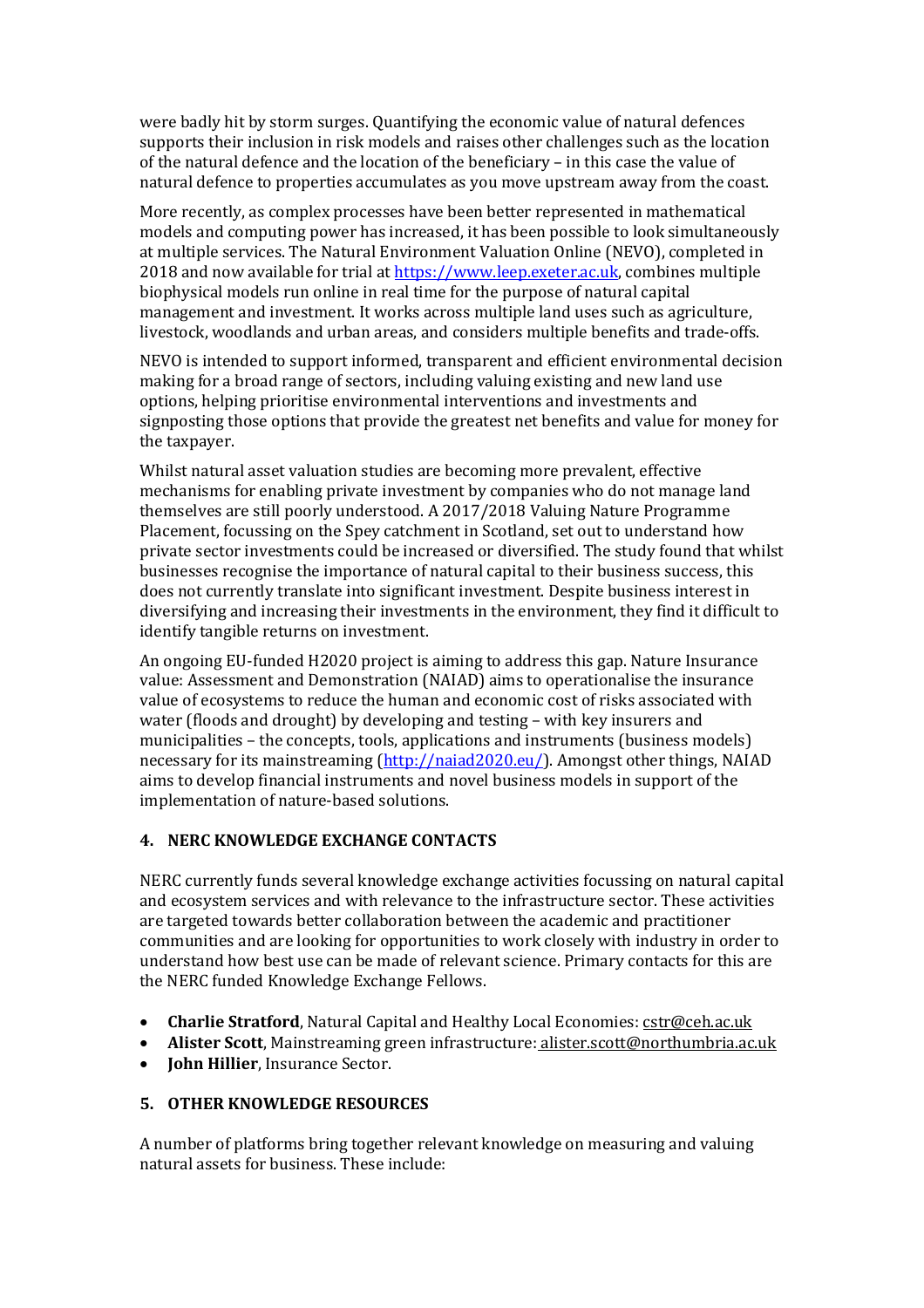- [Valuing Nature Programme](http://valuing-nature.net/) UK interdisciplinary research programme with business engagement focus
- [We Value Nature](https://wevaluenature.eu/) a recently started EU-funded research and innovation project which aims to accelerate uptake by business natural capital assessment, natural capital accounting, nature-based solutions and green infrastructure, with plans to address barriers and opportunities with the finance sector
- [Natural Capital Hub](https://naturalcapitalcoalition.org/hub/) Managed by the Natural Capital Coalition, a global multistakeholder collaboration aiming to harmonize business approaches – see in particular the **Finance Sector Supplement** to the Natural Capital Protocol and [related resources](https://naturalcapitalcoalition.org/tag/finance-sector-supplement/)
- [Ecosystems Knowledge Network](https://ecosystemsknowledge.net/) UK Network sharing knowledge on practice of putting environment at heart of decision making – currently running annual [Natural Capital Investment Conferences](https://ecosystemsknowledge.net/naturalcapitalconference)
- Cambridge Institute for Sustainability Leadership, notably the Natural Capital [Impact Group](https://www.cisl.cam.ac.uk/business-action/natural-capital/natural-capital-impact-group) and [Centre for Sustainable Finance](https://www.cisl.cam.ac.uk/research/centre-for-sustainable-finance) – CISL aims to empower leaders from the worlds of business, government and finance in environmental sustainability
- [EU Business @ Biodiversity Platform](http://ec.europa.eu/environment/biodiversity/business/index_en.htm) Includes work streams on natural capital accounting, innovation and finance – see for example a recent brief on *[Scaling](http://ec.europa.eu/environment/biodiversity/business/news-and-events/news/news-105_en.htm)  [Business and Biodiversity through Innovation and Positive Impact Finance](http://ec.europa.eu/environment/biodiversity/business/news-and-events/news/news-105_en.htm)*

# **REFERENCES**

Narayan, S., Beck, M.W., Wilson, P., Thomas, C., Guerrero, A., Shepard, C., Reguero, B.G., Franco, G., Ingram, C.J., Trespalacios, D. (2016). *Coastal Wetlands and Flood Damage Reduction: Using Risk Industry-based Models to Assess Natural Defenses in the Northeastern USA.* Lloyd's Tercentenary Research Foundation, London.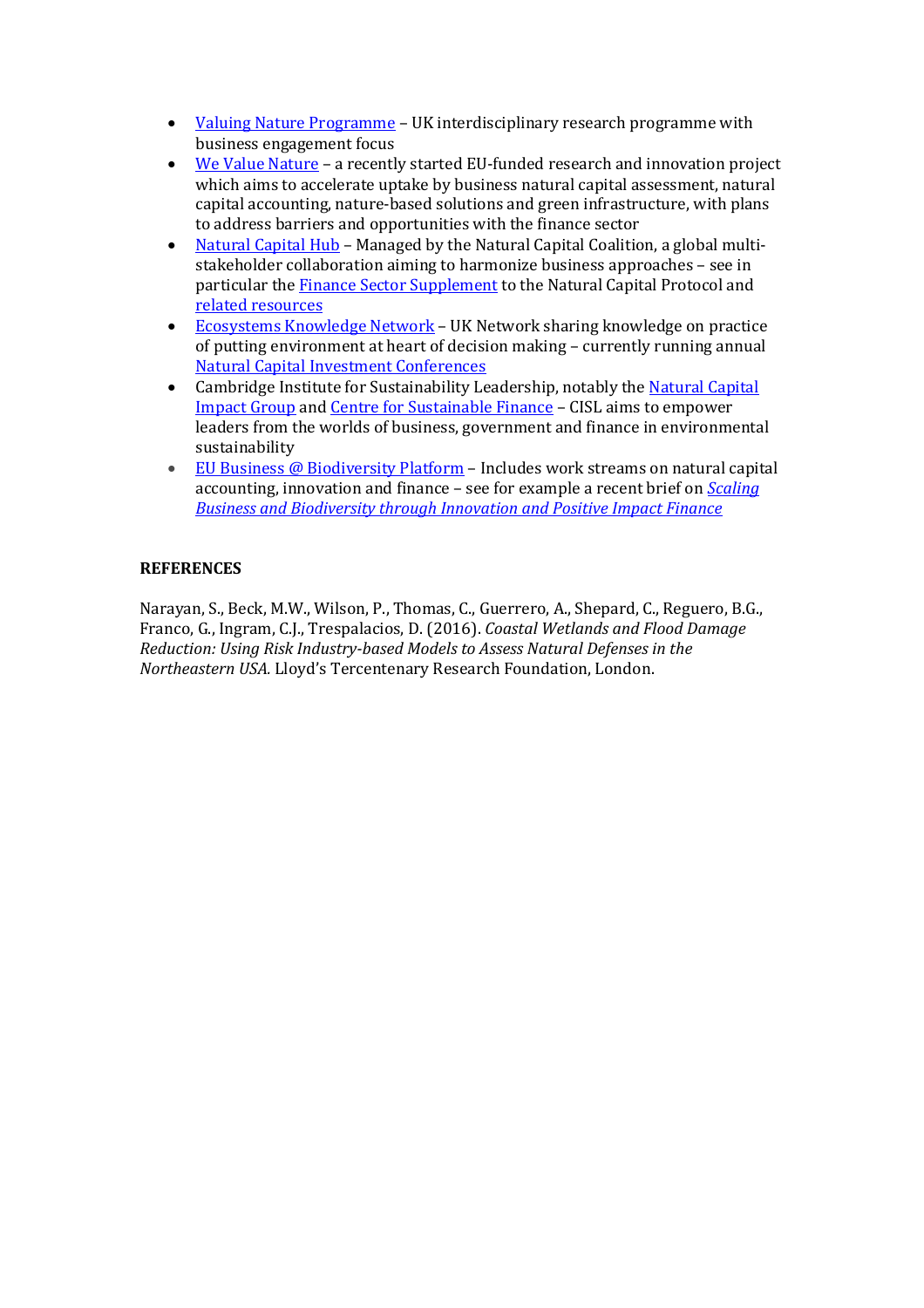# **Annex 1 – Projects of potential relevance to the insurance and financial services sectors**

This list shows some of the over 340 research projects with potential relevance to the insurance / financial services sector. More information on all these projects can be found by searching on Gateway to Research [\(https://gtr.ukri.org/\)](https://gtr.ukri.org/))

| <b>Funder</b> | Reference    | <b>Title</b>                                                                                                  |  |
|---------------|--------------|---------------------------------------------------------------------------------------------------------------|--|
| <b>EPSRC</b>  | EP/J005274/1 | Transforming water scarcity through trading                                                                   |  |
| <b>ESRC</b>   | 1917480      | Challenges of accessing mainstream capital for impact investment                                              |  |
| <b>ESRC</b>   | ES/N013344/2 | Delivering Inclusive Financial Development and Growth                                                         |  |
| <b>ESRC</b>   | ES/L016028/1 | Euro-China GE: Dynamics of Green Growth in European and Chinese Cities (DRAGON)                               |  |
| <b>ESRC</b>   | ES/S011552/1 | From philanthropy to impact investment: Private sector initiatives for development in Brazil and the UK       |  |
| <b>ESRC</b>   | ES/J018155/1 | Measuring complex outcomes of environment and development interventions                                       |  |
| <b>ESRC</b>   | ES/P005241/1 | Research on China's Financial System towards Sustainable Growth: The Role of Innovation, Diversity and        |  |
|               |              | <b>Financial Regulation</b>                                                                                   |  |
| Innovate UK   | 750947       | Footprint Web Tool                                                                                            |  |
| Innovate UK   | 102417       | Holistic spatial asset investment planning service                                                            |  |
| Innovate UK   | 730008       | PES Development Project                                                                                       |  |
| Innovate UK   | 104217       | PROVIT - Planning Requirements Optioneering Visualisation Investment Tool                                     |  |
| Innovate UK   | 104215       | Urban Greenspace Valuation Toolkit                                                                            |  |
| <b>NERC</b>   | NE/I022183/1 | [Finance] Forest-Finance risk network: towards stable investment environments for forestry                    |  |
| <b>NERC</b>   | NE/R014329/1 | Coastal Ecosystem Recovery Financing for the Future (CERFF): developing insurance products to enhance         |  |
|               |              | response and recovery from tropical cyclones                                                                  |  |
| <b>NERC</b>   | NE/K501384/1 | Developing a Payment for Ecosystem Service Scheme                                                             |  |
| <b>NERC</b>   | NE/S009450/1 | Exploring Local Implementation of DEFRA's 25 Year Plan: Learning lessons from embedding the Natural           |  |
|               |              | Capital Approach in a Northern Coastal City Region                                                            |  |
| <b>NERC</b>   | NE/M008541/1 | Forests at risk: Awakening the UK timber, forest carbon and forest insurance sectors to the threats of pests, |  |
|               |              | disease and drought                                                                                           |  |
| <b>NERC</b>   | NE/R006946/1 | Linking ecosystem services and businesses through Green Bonds                                                 |  |